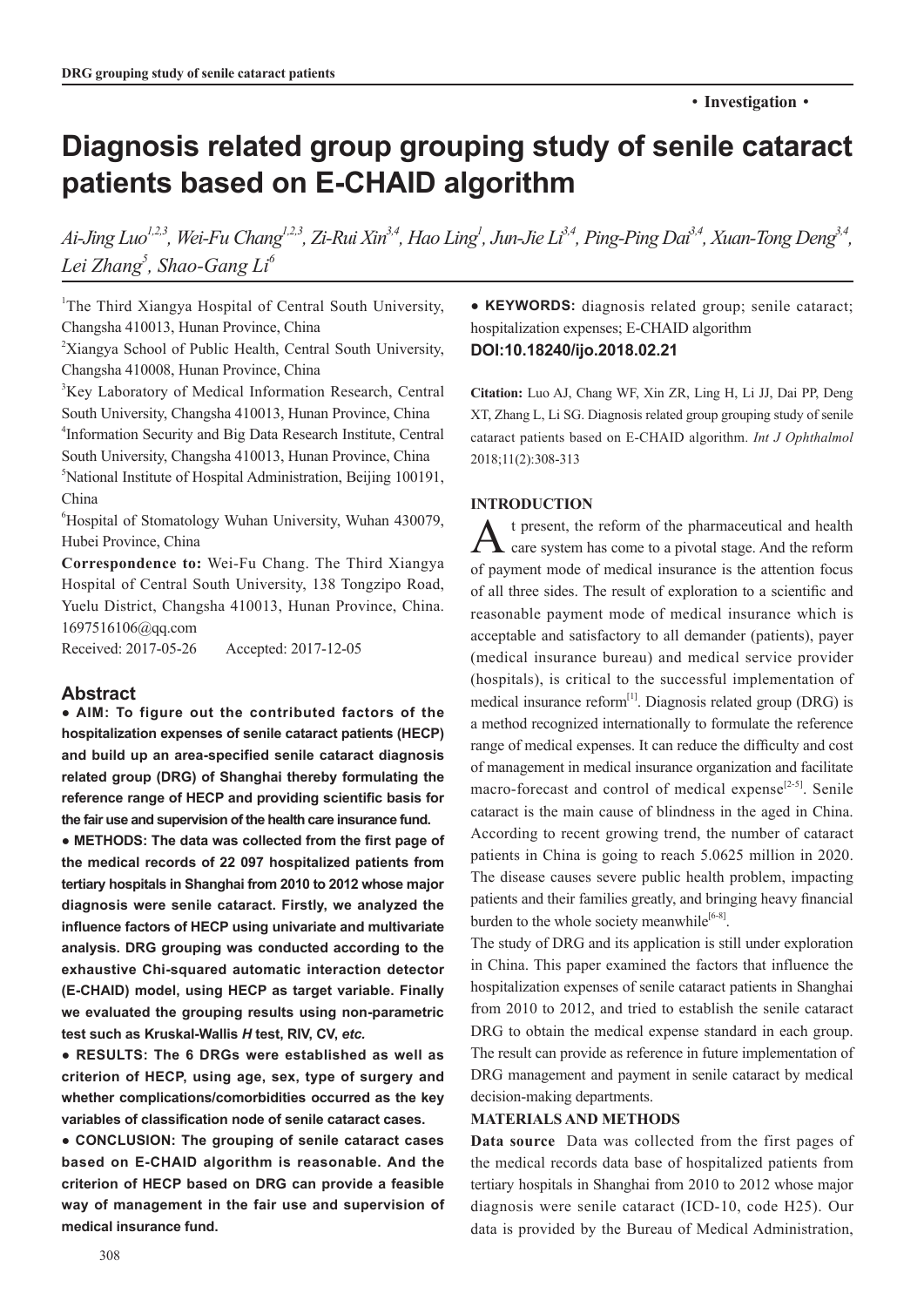National Health and Family Planning Commission of the P. R. China. The number of efficient cases in all 29 798 patients are 22 097, eliminating 7701 cases with omission, missing items, logic error or ended up uncured. The surgery code is ICD-9-CM-3, 13.1908, 13.5901, 13.7101, 13.7103, standing for cataract phacoemulsification, extracapsular cataract extraction, intraocular lens implantation with cataract extraction and phacoemulsification plus intraocular lens implantation respectively.

According to existing research<sup>[9]</sup>, classification indicators fall into three groups: social economic factors such as sex, age, marital status and type of payment; clinical factors such as times of hospitalization, condition of admission, whether complications/comorbidities occurred (such as hypertension, anisometropia, diabetes, post-procedural disorder of eye and adnexa, unspecified, chronic ischemic heart diseases), type of surgery and condition after hospitalization; medical consumption, *i.e.* the total medical expense of the patients (Table 1).

**Decision Tree E-CHAID Analysis** Exhaustive Chi-squared automatic interaction detector (E-CHAID) was adopted to build the decision tree. This method was proposed by Biggs *et al*<sup>[10]</sup> in 1991, modified from Kass's CHAID algorithm in 1975. E-CHAID adopts the group-to-the-end strategy when choosing the optimal grouping factor, *i.e.* retain the preprocessing result of the input variables and use the groups as brunches of decision tree, while keep joining the input variable groups until two final group or super-category form when calculating the *P*-value of test statistics, then ensure all the degree of freedom of the input variables statistics are equal, compare *P*-value, and take the input variable with the smallest *P*-value as the current optimal grouping variable<sup>[11]</sup>.

**Parameter Setting** We set 4 classification nodes for the infinite Chi-square automatic interaction testing. The terminating condition of decision tree is reaching the maximal 4 levels, when the sample size of parent node is less than 100, or when child node less than 50. The confidence coefficient of separation and combination is 95%, and *P*=0.05 in *F*-test.

**Evaluation Index** Our study uses reduction in variance (RIV) and coefficient of variation (CV) to evaluate the grouping result of each group. Note that bigger RIV indicates greater heterogeneity among groups and thus better grouping. While smaller CV indicate smaller variation inside the group and thus better grouping<sup>[12]</sup>.

**Statistical Analysis** Median and interquartile range were adopted to conduct descriptive statistical analysis with the data. And Mann-Whitney *U* test, Kruskal-Wallis *H* test, multiple linear regression analysis, *etc.* were used to analyze the factors influencing hospitalization expense.

All data was built into a database in excel. Decision tree E-CHAID and statistical analysis were conducted with the software SPSS 18.0 (USA) at a significant level of *P*=0.1.

### **Int J Ophthalmol, Vol. 11, No. 2, Feb.18, 2018 www.ijo.cn Tel:8629-82245172 8629-82210956 Email:ijopress@163.com**

| Table 1 Selected variables and their assignments |  |
|--------------------------------------------------|--|
|                                                  |  |

| Variables                                        | Assignments                            |
|--------------------------------------------------|----------------------------------------|
| Social economic factors                          |                                        |
| <b>Sex</b>                                       | $M$ ; F                                |
| Age                                              | $50$ ; 50-60; 60-70; 70-80; $>80$      |
| Marital status                                   | Married; unmarried                     |
| Type of payment                                  | Medical insurance; self-paying; others |
| Clinical variable                                |                                        |
| Times of hospitalization                         | Zero; one; two; three; more than three |
| Condition of admission                           | Very urgent; urgent; mild              |
| Whether complications/<br>comorbidities occurred | No; yes                                |
| Surgery type                                     | 13.1908; 13.5901; 13.7101; 13.7103     |
| Diagnosis after hospitalization                  | Cured; improved                        |
| Medical consumption                              |                                        |
| Total expense                                    | Total expense of each hospitalization  |

## **RESULTS**

**General Condition** In 22 097 senile cataract patients, male accounts for 40.02% (8843), while female accounts for 59.98% (13 254). The major age group is 70-80, accounts for 43.37% (9583). Surgery type ICD-9-CM-3 is 13.7103. Phacoemulsification plus intraocular lens implantation account for 72.90% (16 110 cases). Taking into account the clinical variables, especially variable complications/comorbidities, in 5940 cases of patients with complications/comorbidities, hypertension accounts for 26.23% (1558), anisometropia accounts for 17.76% (1055), diabetes accounts for 15.79% (938), post-procedural disorder of eye and adnexa, unspecified accounts for 6.87% (408), chronic ischemic heart diseases accounts for 1.72% (102) (Table 2).

## **Analysis of the Factors Influencing Medical Expenses of Hospitalization**

**Univariate analysis** Hospitalization expense were used as analyzed variable, and sex, marital status, age, type of payment, times of hospitalization, condition of admission, whether complications/comorbidities occurred, diagnosis after hospitalization and surgery type as grouping variables to conduct Mann-Whitney *U* test and Kruskal-Wallis *H* test. The result shows that all the factors were statistically significant.

**Multivariable analysis** Conduct Multiple Linear Regression analysis using hospitalization expenses as dependent variable and social variables (sex, marital status, age, type of payment), clinical variables (times of hospitalization, condition of admission, whether complications/comorbidities occurred, diagnosis after hospitalization and surgery type) as independent variables. The result shows eight variables (sex, marital status, age, type of payment, condition of admission, whether complications/comorbidities occurred, diagnosis after hospitalization and surgery type) of the nine independent variables were statistically significant. Among the factors influencing hospitalization expenses of senile cataract patients, whether complications/comorbidities occurred has the most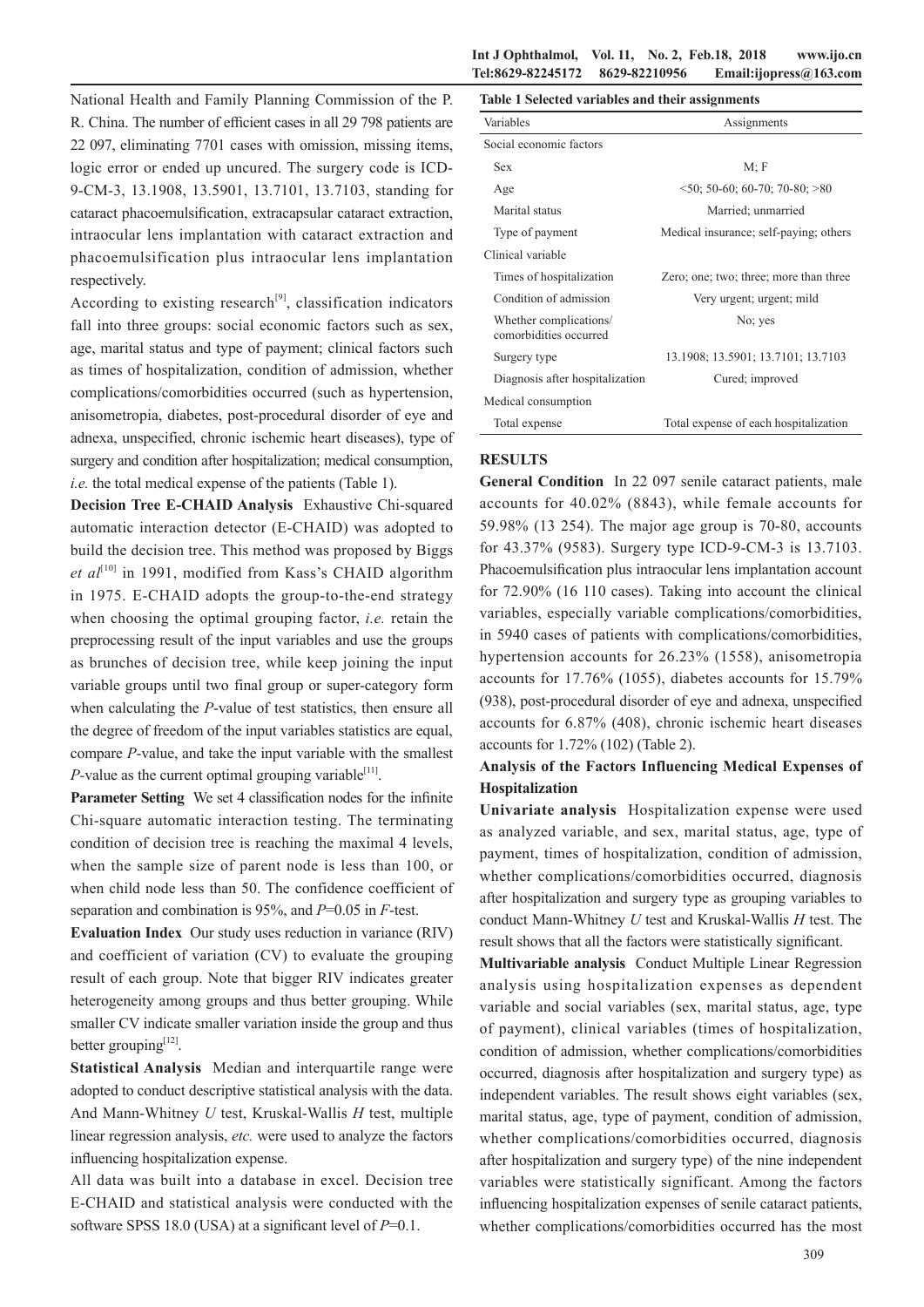#### **DRG grouping study of senile cataract patients**

| Table 2 Hospitalization expense of senile cataract patients with different characteristic |                 |                 |               |                         |                         |                  |  |  |  |
|-------------------------------------------------------------------------------------------|-----------------|-----------------|---------------|-------------------------|-------------------------|------------------|--|--|--|
| Classification variables                                                                  | No. of<br>cases | Median<br>(CNY) | Mean<br>(CNY) | Lower quartile<br>(CNY) | Upper quartile<br>(CNY) | $\boldsymbol{P}$ |  |  |  |
| Social variable                                                                           |                 |                 |               |                         |                         |                  |  |  |  |
| Sex                                                                                       |                 |                 |               |                         |                         | $\boldsymbol{0}$ |  |  |  |
| Male                                                                                      | 8843            | 6412            | 6470          | 6101                    | 6864                    |                  |  |  |  |
| Female                                                                                    | 13254           | 6382            | 6430          | 6091                    | 6756                    |                  |  |  |  |
| Marital status                                                                            |                 |                 |               |                         |                         | $\boldsymbol{0}$ |  |  |  |
| Married                                                                                   | 20919           | 6712            | 6729          | 6347                    | 7151                    |                  |  |  |  |
| Unmarried                                                                                 | 1178            | 6380            | 6430          | 6082                    | 6771                    |                  |  |  |  |
| Age                                                                                       |                 |                 |               |                         |                         | $\boldsymbol{0}$ |  |  |  |
| $<$ 50                                                                                    | 265             | 6360            | 6432          | 6146                    | 6894                    |                  |  |  |  |
| 50-60                                                                                     | 2005            | 6382            | 6431          | 6086                    | 6806                    |                  |  |  |  |
| 60-70                                                                                     | 4885            | 6418            | 6480          | 6122                    | 6857                    |                  |  |  |  |
| 70-80                                                                                     | 9583            | 6402            | 6455          | 6106                    | 6791                    |                  |  |  |  |
| $>\!\!80$                                                                                 | 5359            | 6356            | 6404          | 6043                    | 6768                    |                  |  |  |  |
| Type of payment                                                                           |                 |                 |               |                         |                         | $\boldsymbol{0}$ |  |  |  |
| Insurance                                                                                 | 20866           | 6394            | 6447          | 6103                    | 6792                    |                  |  |  |  |
| Self-paying                                                                               | 163             | 5894            | 5892          | 5792                    | 6014                    |                  |  |  |  |
| Others                                                                                    | 1068            | 6459            | 6492          | 6042                    | 6996                    |                  |  |  |  |
| Clinical variable                                                                         |                 |                 |               |                         |                         |                  |  |  |  |
| Times of hospitalization                                                                  |                 |                 |               |                         |                         | $\boldsymbol{0}$ |  |  |  |
| $\boldsymbol{0}$                                                                          | 3422            | 6269            | 6344          | 6035                    | 6471                    |                  |  |  |  |
| $\mathbf{1}$                                                                              | 16265           | 6431            | 6472          | 6145                    | 6848                    |                  |  |  |  |
| 2                                                                                         | 1924            | 6391            | 6378          | 5888                    | 6812                    |                  |  |  |  |
| 3                                                                                         | 300             | 6527            | 6513          | 6049                    | 6901                    |                  |  |  |  |
| >3                                                                                        | 186             | 6601            | 6658          | 6095                    | 7085                    |                  |  |  |  |
| Condition of admission                                                                    |                 |                 |               |                         |                         | $\boldsymbol{0}$ |  |  |  |
| Very urgent                                                                               | 54              | 6683            | 6777          | 6416                    | 7253                    |                  |  |  |  |
| Urgent                                                                                    | 3931            | 6415            | 6453          | 6262                    | 6608                    |                  |  |  |  |
| Mild                                                                                      | 18112           | 6375            | 6443          | 6034                    | 6831                    |                  |  |  |  |
| Whether complications/comorbidities occurred                                              |                 |                 |               |                         |                         | $\boldsymbol{0}$ |  |  |  |
| N <sub>0</sub>                                                                            | 16157           | 6358            | 6379          | 6082                    | 6710                    |                  |  |  |  |
| Yes                                                                                       | 5940            | 6534            | 6628          | 6129                    | 7060                    |                  |  |  |  |
| Diagnosis after hospitalization                                                           |                 |                 |               |                         |                         | $\boldsymbol{0}$ |  |  |  |
| $\ensuremath{\mathrm{C} \mathrm{u} \mathrm{r} \mathrm{e} \mathrm{d}}$                     | 22038           | 6393            | 6444          | 6094                    | 6796                    |                  |  |  |  |
| Improved                                                                                  | 59              | 6545            | 6933          | 6234                    | 7290                    |                  |  |  |  |
| Surgery type                                                                              |                 |                 |               |                         |                         | $\boldsymbol{0}$ |  |  |  |
| 13.1908                                                                                   | 784             | 6619            | 6651          | 6234                    | 7018                    |                  |  |  |  |
| 13.5901                                                                                   | 409             | 5363            | 5454          | 4849                    | 5913                    |                  |  |  |  |
| 13.7101                                                                                   | 4794            | 6215            | 6156          | 5755                    | 6664                    |                  |  |  |  |
| 13.7103                                                                                   | 16110           | 6438            | 6547          | 6161                    | 6839                    |                  |  |  |  |

CNY: China Yuan.

significant influence according to the standardized coefficient (Table 3).

**Diagnosis related group grouping scheme of senile cataract in Shanghai** According to the analysis of hospitalization expenses-influencing factors mentioned above, combined with Delphi method and relevant literature<sup>[13]</sup>, the following four variables were chosen as explanatory variables: surgery type, whether complications/comorbidities occurred, age and sex; and medical expenses was target variable. Decision tree E-CHAID model was used to group data into 10 DRG. The mean, median, standard deviation and coefficient of variation are showed in the following table. The first grouping node variable selected by E-CHAID is surgery type. The second is whether complications/comorbidities occurred. And the third, age and sex. As demonstrated in Table 4, the average expenses and median in DRG2, DRG3, DRG4, DRG5, DRG6, DRG8 and DRG9 are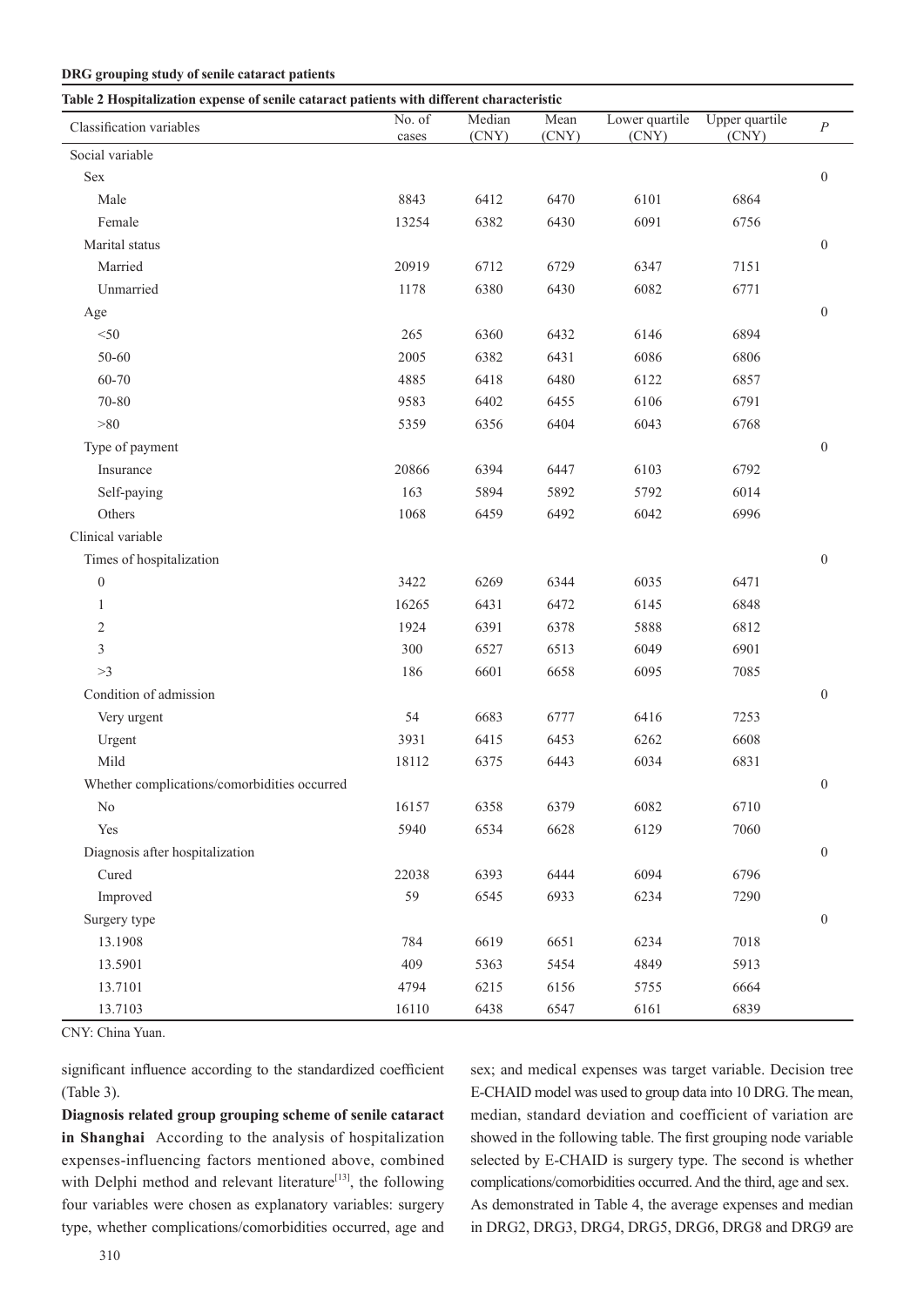**Int J Ophthalmol, Vol. 11, No. 2, Feb.18, 2018 www.ijo.cn Tel:8629-82245172 8629-82210956 Email:ijopress@163.com**

|  |  | Table 3 Result of multiple stepwise regression analysis of the factors influencing hospitalization expenses of senile cataract patients |
|--|--|-----------------------------------------------------------------------------------------------------------------------------------------|
|  |  |                                                                                                                                         |

| Variables                                    | Unstandardized<br>coefficients | Standard<br>error | Standardized<br>coefficients |          | $\boldsymbol{P}$ |
|----------------------------------------------|--------------------------------|-------------------|------------------------------|----------|------------------|
| Constant term                                | 8561.38                        | 724.43            |                              | 11.82    | 0.00             |
| <b>Sex</b>                                   | $-35.31$                       | 10.20             | $-0.02$                      | $-3.46$  | 0.00             |
| Marital status                               | $-342.81$                      | 21.00             | $-0.11$                      | $-16.33$ | 0.00             |
| Age                                          | $-12.57$                       | 5.16              | $-0.02$                      | $-2.44$  | 0.02             |
| Type of payment                              | 13.20                          | 4.14              | 0.02                         | 3.19     | 0.00             |
| Times of hospitalization                     | 0.80                           | 7.60              | 0.01                         | 0.11     | 0.92             |
| Condition of admission                       | $-77.52$                       | 12.93             | $-0.04$                      | $-5.99$  | 0.00             |
| Whether complications/comorbidities occurred | 263.55                         | 11.54             | 0.16                         | 22.84    | 0.00             |
| Diagnosis after hospitalization              | 429.74                         | 96.68             | 0.03                         | 4.45     | 0.00             |
| Surgery type                                 | $-120.16$                      | 52.02             | $-0.02$                      | $-2.31$  | 0.02             |

#### **Table 4 The DRG grouping scheme of senile cataract in Shanghai**

| Groups           | Conditions                                                                         | No. of<br>cases | Average expenses<br>(CNY) | Median<br>(CNY) | Standard<br>deviation | Coefficient of<br>variation |
|------------------|------------------------------------------------------------------------------------|-----------------|---------------------------|-----------------|-----------------------|-----------------------------|
| DRG1             | Surgery type 13.7101, without complications/<br>comorbidities                      | 3618            | 6061                      | 6193            | 836.01                | 0.14                        |
| DRG <sub>2</sub> | Surgery type 13.7101, with complications/<br>comorbidities, male                   | 480             | 6538                      | 6521            | 1036.18               | 0.16                        |
| DRG3             | Surgery type 13.7101, with complications/<br>comorbidities, female                 | 696             | 6387                      | 6459            | 1000.71               | 0.16                        |
| DRG4             | Surgery type 13.7103 or 13.1908, without<br>complications/comorbidities, age <50   | 96              | 6681                      | 6462.5          | 730.40                | 0.11                        |
| DRG5             | Surgery type 13.7103 or 13.1908, without<br>complications/comorbidities, age 51-70 | 3671            | 6545                      | 6443            | 595.52                | 0.09                        |
| DRG6             | Surgery type 13.7103 or 13.1908, without<br>complications/comorbidities, age 71-80 | 5417            | 6493                      | 6417            | 591.97                | 0.09                        |
| DRG7             | Surgery type 13.7103 or 13.1908, without<br>complications/comorbidities, age $>80$ | 3017            | 6450                      | 6376            | 613.14                | 0.10                        |
| DRG8             | Surgery type 13.7103 or 13.1908, with<br>complications/comorbidities, male         | 1818            | 6733                      | 6581.5          | 828.14                | 0.12                        |
| DRG9             | Surgery type 13.7103 or 13.1908, with<br>complications/comorbidities, female       | 2875            | 6661                      | 6528            | 756.35                | 0.11                        |
| DRG10            | Surgery type 13.5901                                                               | 409             | 5454                      | 5363            | 864.54                | 0.16                        |

DRG: Diagnosis related group; CNY: China Yuan.

approximately equal respectively. Take the high incidence of senile cataract into consideration, too many groups may impair the clinical use in daily medical process. Therefore, our study divides the senile cataract cases in Shanghai into 6 groups, merging DRG2 with DRG3; DRG4, DRG5 with DRG6; and DRG8 with DRG9 (Table 5).

### **Evaluation of Diagnosis Related Group Grouping**

**Kruskal-Wallis** *H* **test** Because the hospitalization expenses are not normally distributed, rank sum test Kruskal-Wallis *H* test is used for data analysis. By means of non-parametric test of hospitalization expenses of each group, the difference among the hospitalization expenses of the 6 DRG is demonstrated to be statistically significant with the rank sum test statistic equaling 1729.957, degree of freedom equaling 5, and *P*<0.01. This indicates that the grouping model is reasonable.

**Reduction in variance value** Calculate the RIV value based on formula: RIV=(quadratic sum of total deviation from average–summation of the quadratic sum of total deviation from average of *n* subsets)/quadratic sum of total deviation from average, and compare the variation among hospitalization expenses of each group with the total variation. RIV value turns out to be 9.96%. Hence the grouping modal is conceived to be effective.

**Coefficient of variation value** CV is designed for the evaluation of the homogeneity of medical resources consumption inside the group. The CV value of the 6 groups in our study is presented in Table 4. All coefficients of variation are less than 1, fluctuating between 0.09 and 0.16. This indicates a high homogeneity inside the group, thus a reasonable grouping.

**The standard expenses of each diagnosis related group and analysis of excess** After grouping the senile cataract cases as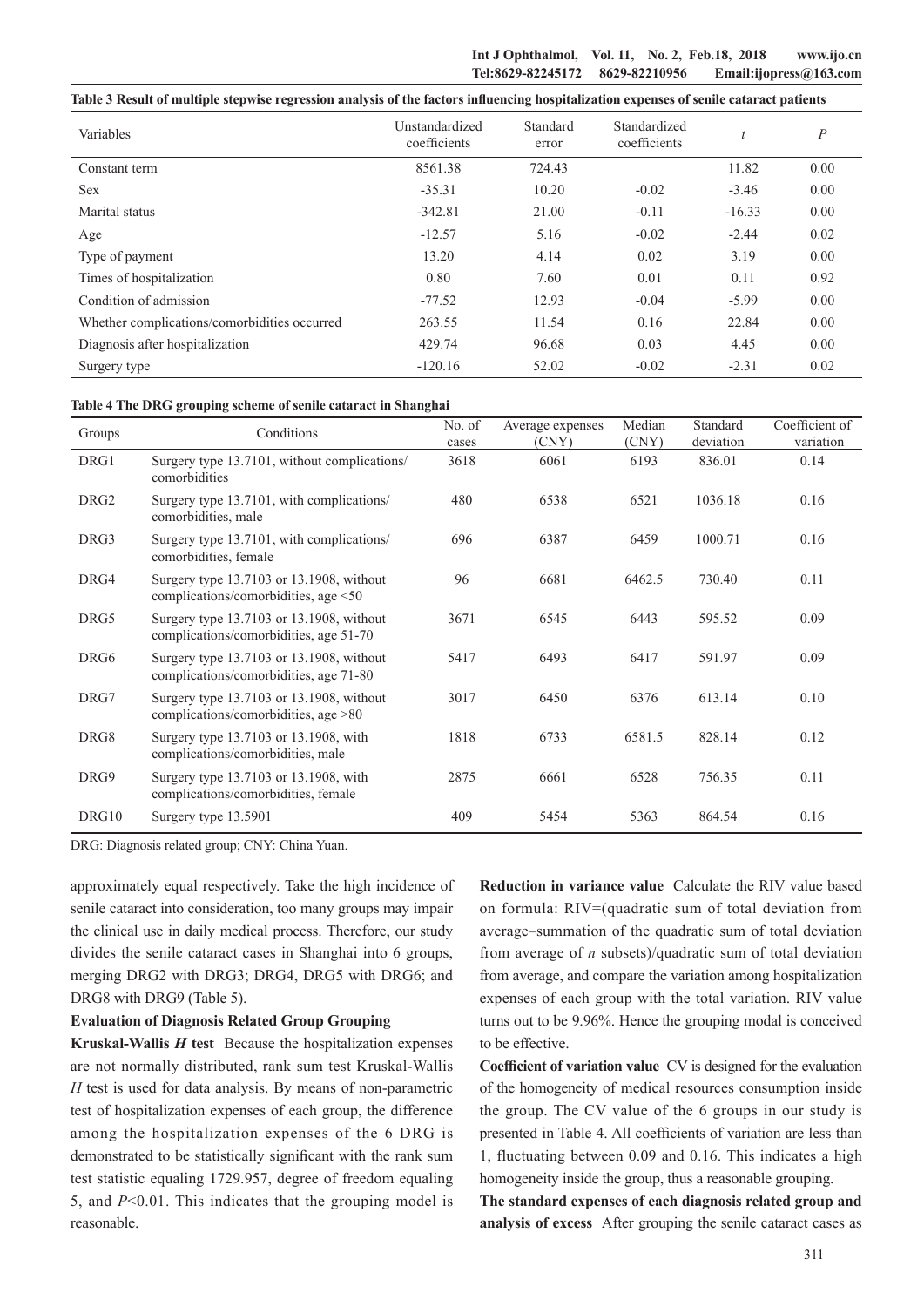#### **DRG grouping study of senile cataract patients**

## **Table 5 DRG grouping scheme of senile cataract in Shanghai after recombination**

| Group            | Conditions                                                                         | No. of<br>cases | Average expenses<br>(CNY) | Median<br>(CNY) | Standard<br>deviation | Coefficient of<br>variation |
|------------------|------------------------------------------------------------------------------------|-----------------|---------------------------|-----------------|-----------------------|-----------------------------|
| DRG1             | Surgery type 13.7101, without complications/<br>comorbidities                      | 3618            | 6061                      | 6193            | 836.01                | 0.14                        |
| DRG <sub>2</sub> | Surgery type 13.7101, with complications/<br>comorbidities                         | 1176            | 6449                      | 6497            | 1017.62               | 0.16                        |
| DRG3             | Surgery type 13.7103 or 13.1908, without<br>complications/comorbidities, age <80   | 9184            | 6516                      | 6430            | 595.72                | 0.09                        |
| DRG4             | Surgery type 13.7103 or 13.1908, without<br>complications/comorbidities, age $>80$ | 3017            | 6450                      | 6376            | 613.14                | 0.10                        |
| DRG5             | Surgery type 13.7103 or 13.1908, with<br>complications/comorbidities               | 4693            | 6689                      | 6547            | 785.63                | 0.12                        |
| DRG6             | Surgery type 13.5901                                                               | 409             | 5454                      | 5363            | 864.54                | 0.16                        |

DRG: Diagnosis related group; CNY: China Yuan.

#### **Table 6 Setting of the hospitalization expenses of each DRG**

| Group            | Conditions                                                                             | No. of<br>cases | Standard<br>expenses<br>(CNY) | $P_{75}$ | Interquartile<br>range | Upper limit<br>of expenses | No. of cases<br>exceeding the<br>upper limit |
|------------------|----------------------------------------------------------------------------------------|-----------------|-------------------------------|----------|------------------------|----------------------------|----------------------------------------------|
| DRG1             | Surgery type 13.7101, without<br>complications/comorbidities                           | 3618            | 6193                          | 6493     | 738                    | 7600                       | 68 (1.9%)                                    |
| DRG <sub>2</sub> | Surgery type 13.7101, with complications/<br>comorbidities                             | 1176            | 6497                          | 6999     | 1139                   | 8707                       | $22(1.9\%)$                                  |
| DRG3             | Surgery type 13.7103 or 13.1908, without<br>complications/comorbidities, age $\leq 80$ | 9184            | 6430                          | 6777     | 597                    | 7673                       | $319(3.5\%)$                                 |
| DRG4             | Surgery type 13.7103 or 13.1908, without<br>complications/comorbidities, age $>80$     | 3017            | 6376                          | 6716     | 595                    | 7609                       | $119(3.9\%)$                                 |
| DRG5             | Surgery type 13.7103 or 13.1908, with<br>complications/comorbidities                   | 4693            | 6547                          | 7083     | 926                    | 8471                       | $157(3.3\%)$                                 |
| DRG6             | Surgery type 13.5901                                                                   | 409             | 5363                          | 5912     | 1063                   | 7507                       | $12(2.9\%)$                                  |

DRG: Diagnosis related group; CNY: China Yuan.

mentioned, use median method to obtain the reference value of hospitalization charging standard in hospitals<sup>[14-15]</sup>. Despite the little variation of hospitalization expenses inside group, extreme value of expenses often occur in practice due to individual variation. As a result, the standard expenses of each group is not applicable to all cases. Referring to the method used by Gao *et al*<sup>[16]</sup> in the analysis of hospitalization expenses of digestive system disease, our study adopts 75% expenses of each group plus 1.5 times interquartile range ( $P_{75}$ +1.5Q) as the upper limit of the expenses control<sup>[17]</sup>. And 697 cases appear to exceed the limit, which account for 3.15% of the total cases (Table 6). The exceeding expenses add up to 5 847 523 China Yuan (CNY), accounting for 4.1% of the total expenses in our study. **DISCUSSION**

**The Importance of the Development of Senile Cataract Diagnosis Related Group** According to the practice of DRG in other countries, DRG is a relatively effective method of medical expenses management and quality evaluation, which gives consideration to the interest of all sides including government, hospital and patients, and helps to reach a balance between quality and expenses of medical care $^{[18]}$ . Senile cataract is a common disease in ophthalmology. The diagnosis and treatment of different patients are similar, while the hospitalization expense varies significantly. The medical

insurance system of Shanghai brought a new policy into force in 2004 in which senile cataract adopts single disease payment system. The lack of consideration of the variation of medical resource consumption resulted from the difference of patients' condition and treatment, may contribute to the overload of expenses at senile cataract patients' own, or unreasonable expenditure of government<sup>[19]</sup>. Through the analysis of all senile cataract cases in tertiary hospitals in Shanghai in 2012- 2014, we build DRG and formulate an expenses standard of senile cataract based on the reality in Shanghai, which provide health administrative departments with reference to the establishment of payment method based on DRG applicable to China and reduction of medical expenditure meanwhile.

**Selection of Grouping Node Variable** Based on the analysis of factors influencing hospitalization expenses of senile cataract patients combined with the specificity of senile cataract and opinion from specialists, 4 factors are chosen as the grouping node of E-CHAID including surgery type, age, sex and whether complications/comorbidities occurred. In addition, another key problem in building tree model in E-CHAID is the number of classification node and when to stop the growth of the tree. Too less nodes result in a poor distinction of patients and a wide variation of expenses inside group. While too many nodes generate a huge tree which is